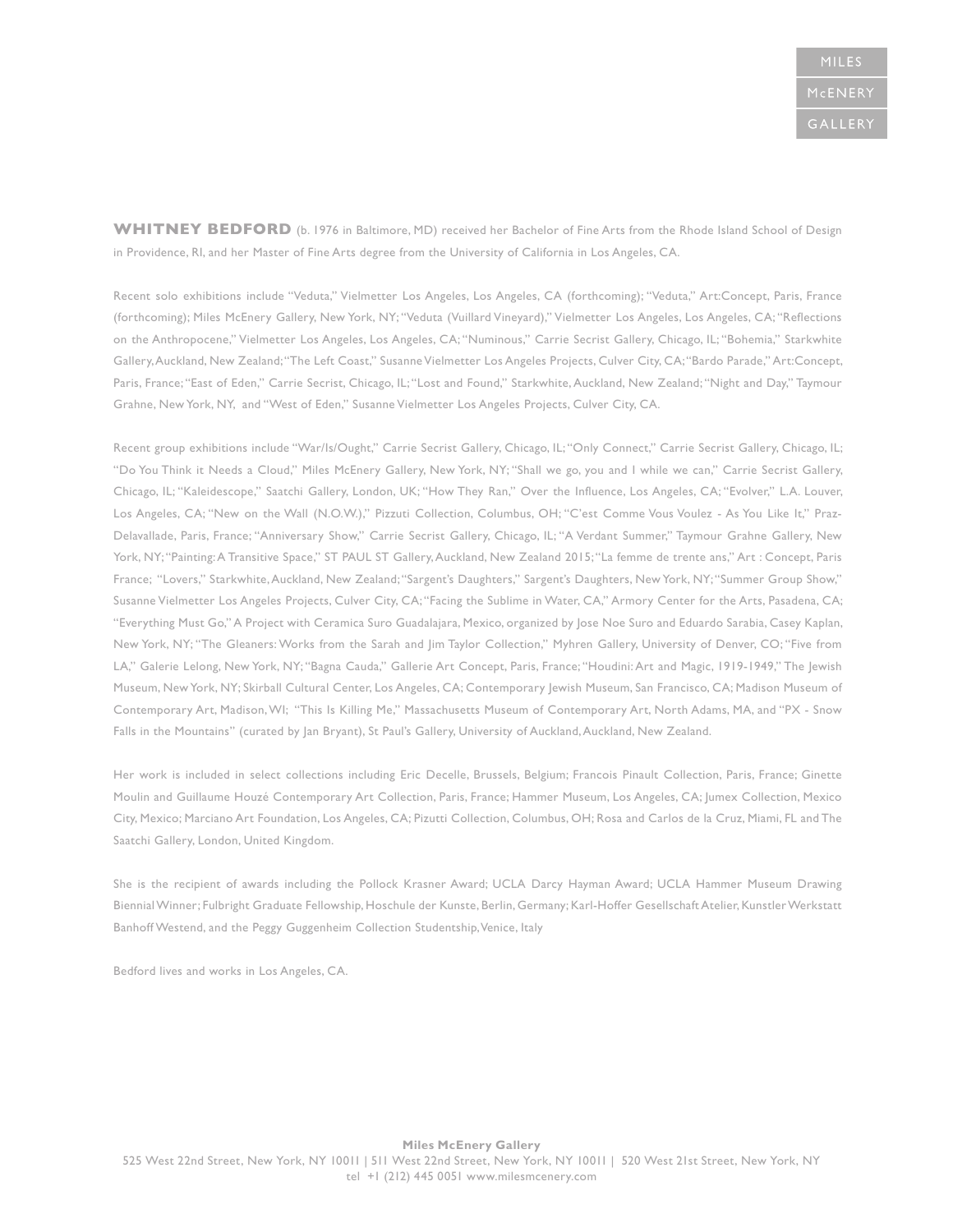### **WHITNEY BEDFORD**

Born in Baltimore, MD in 1976 Lives and works in Los Angeles, CA

# **EDUCATION**

| 2003        | MFA, University of California Los Angeles, Los Angeles, CA                                       |
|-------------|--------------------------------------------------------------------------------------------------|
| 1998 - 2000 | Fulbright Visiting Artist under Professor Wolfgan Petrick, Hochshule der Kunste, Berlin, Germany |
| 1998        | BA, Rhode Island School of Design, Providence, RI                                                |
|             | Art and Architecture of Rome, RISD European Honors Program, Palazzo Cenci, Rome, Italy           |
| 1996        | Pont-Aven School of Art, Pont-Aven, France                                                       |
|             | Edinburgh College of Art, Edinburgh, Scotland                                                    |
| 1993        | Maryland Institute College of Art, Baltimore, Maryland                                           |

### **SOLO EXHIBITIONS**

| 2023 | "Veduta," Vielmetter Los Angeles, Los Angeles, CA (forthcoming)                  |
|------|----------------------------------------------------------------------------------|
| 2022 | "Veduta," Art:Concept, Paris, France (forthcoming)                               |
| 2021 | Miles McEnery Gallery, New York, NY                                              |
|      | "Veduta (Vuillard Vineyard)," Vielmetter Los Angeles, Los Angeles, CA            |
| 2020 | "Nevertheless" (online), Vielmetter Los Angeles; Starkwhite; Carrie Secrist      |
|      | "Reflections on the Anthropocene," Vielmetter Los Angeles, Los Angeles, CA       |
| 2018 | "Numinous," Carrie Secrist Gallery, Chicago, IL                                  |
|      | "Bohemia," Starkwhite Gallery, Auckland, New Zealand                             |
| 2017 | "The Left Coast," Susanne Vielmetter Los Angeles Projects, Culver City, CA       |
|      | "Bardo Parade," Art: Concept, Paris, France                                      |
| 2016 | "East of Eden," Carrie Secrist, Chicago, IL                                      |
|      | "Lost and Found," Starkwhite, Auckland, New Zealand                              |
| 2015 | "Night and Day," Taymour Grahne, New York, NY                                    |
|      | "West of Eden," Susanne Vielmetter Los Angeles Projects, Culver City, CA         |
| 2014 | Carrie Secrist Gallery, Chicago, IL                                              |
|      | "Love Letters," Susanne Vielmetter Los Angeles Projects, Culver City, CA         |
| 2013 | "This for That," Starkwhite, Auckland, New Zealand                               |
| 2011 | Susanne Vielmetter Los Angeles Projects, Culver City, CA                         |
| 2010 | "Whitney Bedford (here and there)," Starkwhite, Auckland, New Zealand            |
| 2009 | Susanne Vielmetter Los Angeles Projects, Los Angeles, CA                         |
| 2008 | Art:Concept, Paris, France                                                       |
| 2007 | "Whitney Bedford: The Escape Artist Series," Cherry and Martin, Los Angeles, USA |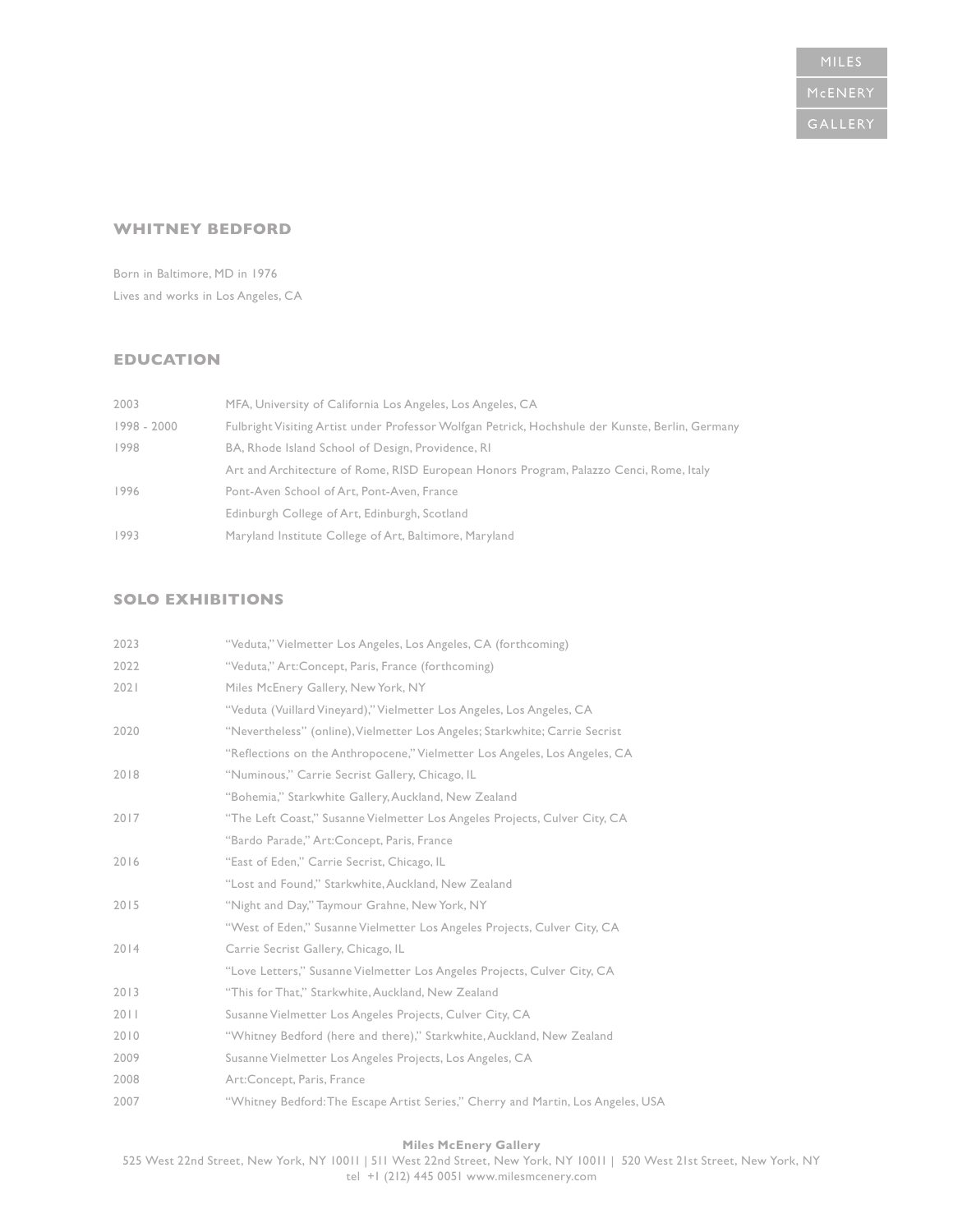| 2006 | Art:Concept, Paris, France            |
|------|---------------------------------------|
| 2005 | D'Amelio Terras, New York, NY         |
|      | Cherry de los Reyes, Los Angeles, CA  |
| 2004 | Art:Concept, Paris, France            |
| 2000 | Hotel de Ville, Biot, France          |
| 1999 | Fulbright-Kommission, Berlin, Germany |
| 1998 | BEB Gallery, Providence, RI           |

### **GROUP EXHIBITIONS**

| 2020 | "Do You Think It Needs a Cloud?" Miles McEnery Gallery, New York, NY                                               |
|------|--------------------------------------------------------------------------------------------------------------------|
| 2019 | "Shall we go, you and I while we can," Carrie Secrist Gallery, Chicago, IL                                         |
|      | "Kaleidescope," Saatchi Gallery, London, UK                                                                        |
| 2018 | "How They Ran," Over the Influence, Los Angeles, CA                                                                |
|      | "Evolver," L.A. Louver, Los Angeles, CA                                                                            |
|      | "New on the Wall (N.O.W.)," Pizzuti Collection, Columbus, OH                                                       |
|      | "C'est Comme Vous Voulez - As You Like It," Praz-Delavallade, Paris, France                                        |
| 2017 | "Anniversary Show," Carrie Secrist Gallery, Chicago, IL                                                            |
| 2016 | "A Verdant Summer," Taymour Grahne Gallery, New York, NY                                                           |
|      | "Painting: A Transitive Space," ST PAUL ST Gallery, Auckland, New Zealand 2015                                     |
|      | "La femme de trente ans," Art : Concept, Paris France                                                              |
| 2014 | "Lovers," Starkwhite, Auckland, New Zealand                                                                        |
|      | "Sargent's Daughters," Sargent's Daughters, New York, NY                                                           |
| 2013 | "Summer Group Show," Susanne Vielmetter Los Angeles Projects, Culver City, CA                                      |
| 2012 | "Facing the Sublime in Water, CA," Armory Center for the Arts, Pasadena, CA                                        |
| 2011 | "Everything Must Go," (a project with Cerámica Suro Guadalajara, Mexico; organized by                              |
|      | José Noé Suro and Eduardo Sarabia,) Casey Kaplan Gallery, New York, NY                                             |
| 2010 | "The Gleaners: Works from the Sarah and Jim Taylor Collection," Myhren Gallery, University of Denver, CO           |
|      | "Five from LA," Galerie Lelong, New York, NY                                                                       |
|      | "Bagna Cauda," Gallerie Art Concept, Paris, France                                                                 |
|      | "Houdini: Art and Magic, 1919-1949," The Jewish Museum, New York, NY;                                              |
|      | traveled to Skirball Cultural Center, Los Angeles, CA; Contemporary Jewish Museum, San Francisco, CA;              |
|      | Madison Museum of Contemporary Art, Madison, WI                                                                    |
| 2009 | "This Is Killing Me," Massachusetts Museum of Contemporary Art, North Adams, MA                                    |
| 2007 | "PX - Snow Falls in the Mountains" (curated by Jan Bryant), St Paul's Gallery, University of Auckland, New Zealand |
|      | "Poker," Galleria Monica de Cardenas, Milan, Italy                                                                 |
| 2006 | "Melancholy in Contemporary Art," Sommer Contemporary Art, Tel-Aviv, Israel                                        |
|      | "Step Into Liquid," Museum of Contemporary Art, Denver, CO                                                         |
|      | "Peindre des images," Galerie de l'Ecole des Beaux-Arts de Quimper, France                                         |
| 2005 | "CUT," Susanne Vielmetter Los Angeles Projects, Los Angeles, CA                                                    |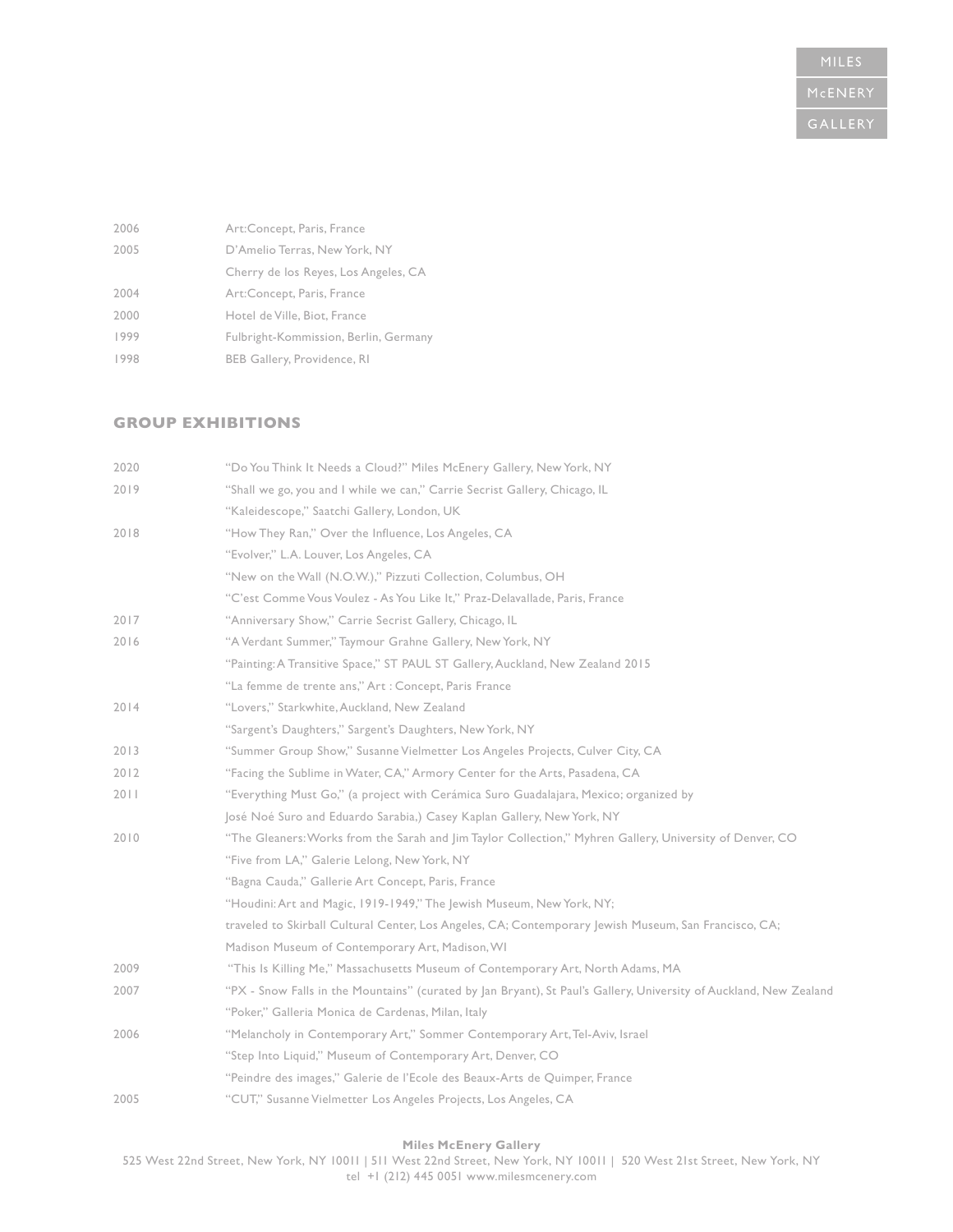# **MILES**

|      | "Evidence," Inman Gallery, Houston, TX                                                              |
|------|-----------------------------------------------------------------------------------------------------|
|      | "The Third Peak," Art:Concept, Paris, France                                                        |
|      | "Rogue Wave," L.A. Louver, Venice, CA                                                               |
|      | "Wunderkammer 2," Nina Menocal, Mexico City, Mexico                                                 |
|      | "Sad Songs," University Galleries, Illinois State University, Normal, IL                            |
|      | "Project Room: A Show Without Works" (curated by Daniele Perra), Spazio Lima, Milan, Italy          |
| 2004 | "summer group show," Cherry de los Reyes, Los Angeles, CA                                           |
|      | "Carpet Bag and Cozyspace," Healing Arts Gallery, Brooklyn, NY                                      |
|      | "Rimbaud," Palais des Beaux Arts, Brussels, Belgium                                                 |
| 2003 | Black Dragon Gallery, Los Angeles, CA                                                               |
|      | Track 16 Gallery, Santa Monica, CA                                                                  |
|      | "MFA Exhibitions Show #1," UCLA New Wight Gallery/Kinross, Los Angeles, CA                          |
| 1998 | "New England Connection," Lanning Gallery, Columbus, OH                                             |
|      | "Woods-Gerry Invitational Exhibition," Woods-Gerry Gallery, Providence, RI                          |
| 1997 | Inagurative Show, Space 1026 Space, Philadelphia, PA                                                |
| 1996 | L'ecole Nouveau de Pont-Aven (The New Pont-Aven School Painters), Hotel de Ville, Pont-Aven, France |
|      | Salon de Refuses, Gallerie M, Pont-Aven, France                                                     |
| 1995 | "Common Threads," Rites and Reasons Gallery, Providence, RI                                         |
|      |                                                                                                     |

# **SELECT COLLECTIONS**

Eric Decelle, Brussels, Belgium Francois Pinault Collection, Paris, France Ginette Moulin and Guillaume Houzé Contemporary Art Collection, Paris, France Hammer Museum, Hammer Contemporary Collection, Los Angeles, CA Jumex Collection, Mexico City, Mexico Marciano Art Foundation, Los Angeles, CA Pizutti Collection, Columbus, OH Rosa and Carlos de la Cruz, Miami, FL The Saatchi Gallery, London, United Kingdom

## **AWARDS**

| 2015 | Pollock Krasner Award                                                |
|------|----------------------------------------------------------------------|
| 2003 | UCLA Darcy Hayman Award                                              |
| 2001 | UCLA Hammer Museum Drawing Biennial Winner                           |
| 2000 | Fulbright Graduate Fellowship, Hoschule der Kunste, Berlin, Germany  |
| 1999 | Karl-Hoffer Gesellschaft Atelier, Kunstler Werkstatt Banhoff Westend |
| 1997 | Peggy Guggenheim Collection Studentship, Venice, Italy               |
|      |                                                                      |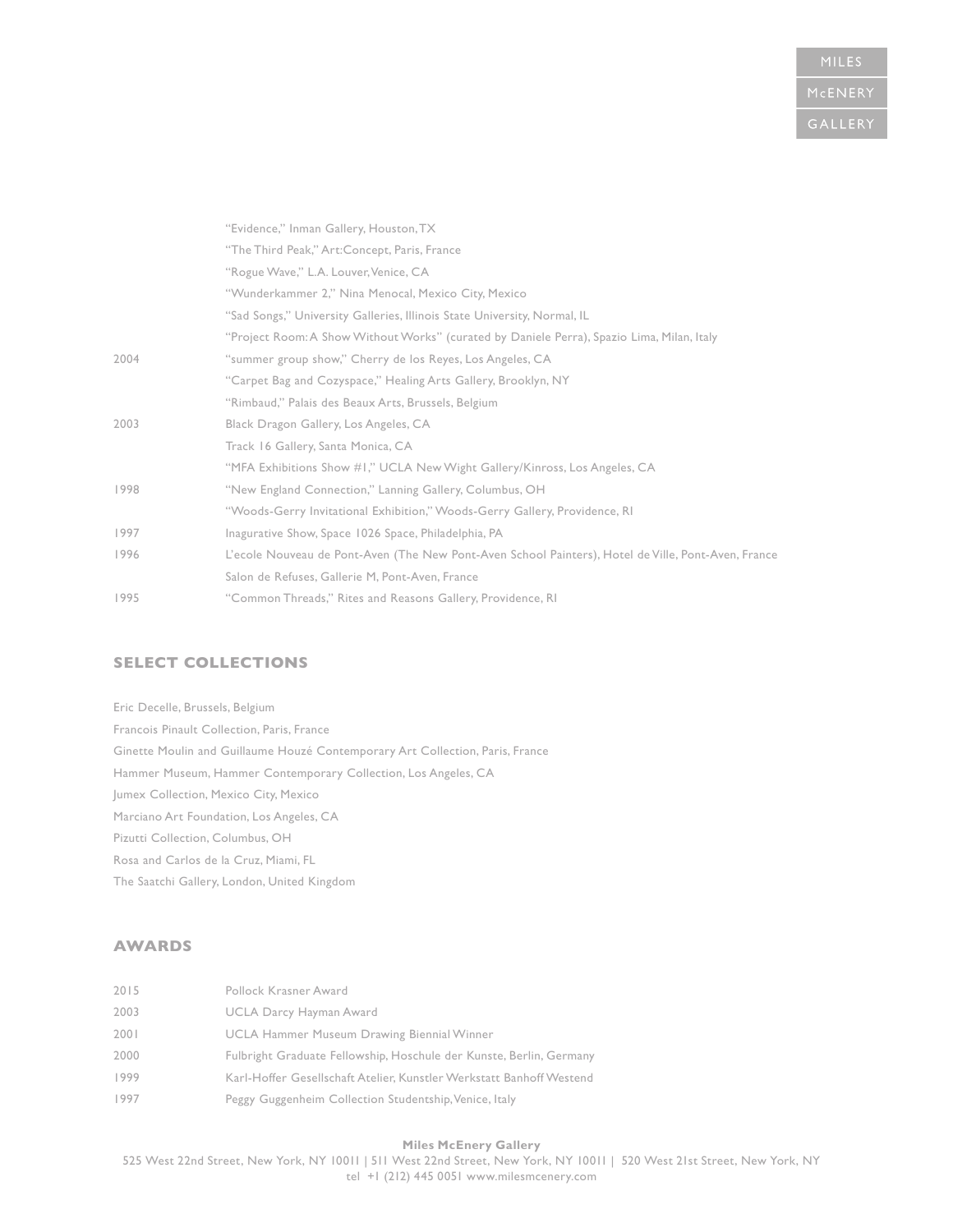# **TEACHING EXPERIENCE**

| 2020          | Visiting Artist, University of Texas, Austin, TX            |
|---------------|-------------------------------------------------------------|
| $2018 - 2022$ | Adjunct Professor, Chapman University, Orange, CA           |
| $2018 - 2021$ | Adjunct Professor, University of California, Riverside, CA  |
| 2018          | Visiting Artist, University of Nevada, Las Vegas, NV        |
| $2016 - 2017$ | Adjunct Professor, University of California, San Diego, CA  |
| 2016          | Visiting Artist, Otis College of Design, Los Angeles, CA    |
| 2014          | Visiting Artist, University of California, Los Angeles      |
| 2012          | Visiting Artist, Art Center College of Design, Pasadena, CA |

# **BIBLIOGRAPHY**

| 2021 | Schwabsky, Barry, "Whitney Bedford's Relocations" in Whitney Bedford: New York, Miles McEnery Gallery.                     |
|------|----------------------------------------------------------------------------------------------------------------------------|
| 2020 | Dambrot, Shana Nys, "Review: Whitney Bedford at Vielmetter Los Angeles," Artillery, 5 March.                               |
|      | Finkel, Jori, "Artist Whitney Bedford is drawing a portrait of Elizabeth Warren every day until she is elected president," |
|      | The Art Newspaper, 2 March.                                                                                                |
|      | Diehl, Travis., "The Best Shows to See in LA," Frieze, II February.                                                        |
| 2019 | Sritharan, Abi, "5 Wonderful Things To Do In London This Weekend (15-17 March)," Luxury London, 12 March.                  |
| 2018 | Jean Black, Ezhra, "Refuge from the Inferno: L.A.'s Best Summer Group Shows," Artillery, 8 August.                         |
|      | Riechert, Elliot, "Art Top 5: June 2018," New City Art, 30 May.                                                            |
|      | Zarley, B. David, "Sand, Sea, and the Sublime: A Review of Whitney Bedford at Carrie Secrist Gallery,"                     |
|      | New City Art, 15 June.                                                                                                     |
| 2017 | Zevitas, Steven, "Making it to the Big Stage: New American Paintings Alumni on View at Art Basel Miami 2017,"              |
|      | New American Paintings, December.                                                                                          |
|      | "Travel: Hot tickets," Net-A-Porter, December,                                                                             |
|      | "Sea, art & money," Beaux Arts Magazine, December.                                                                         |
|      | Gil, Virginia, "The must-see Art Basel Miami 2017 galleries," Time Out Miami, 20 November.                                 |
|      | "Whitney Bedford 'Bardo Parade' at Art: Concept, Paris," Mousse Magazine, March.                                           |
|      | De Santis, Sophie, "Visite virtuelle de l'exposition Whitney Bedford à Paris," Le Figaro, 3 March.                         |
|      | "Whitney Bedford - Peinture," Art Libres, I-7 March.                                                                       |
|      | "Whitney Bedford: Bardo Parade," Art Hebdo Médias, February.                                                               |
|      | "Whitney Bedford: Bardo Parade," Connaissance des Arts, February.                                                          |
|      | "Bardo Parade, 10 février - 1 avril 2017," Paris Art, 10 February.                                                         |
|      | Benoit, Guillaume, "Whitney Bedford, Galerie Art: Concept," Slash Paris, 18 February.                                      |
|      | De Santis, Sophie, "Le 'La-La-Land' de Whitney Bedford," Figaroscope, 22 February.                                         |
|      | "Bardo Parade," Art. World, February.                                                                                      |
| 2016 | Vallecorse, Victoria, "Alumna showcases art worldwide, stays in LA for dynamic environment,"                               |
|      | Daily Bruin, 26 February.                                                                                                  |
|      | Zarley, B. David, "Whitney Bedford: The Sinister Sublime," New American Paintings, 6 June.                                 |
|      |                                                                                                                            |